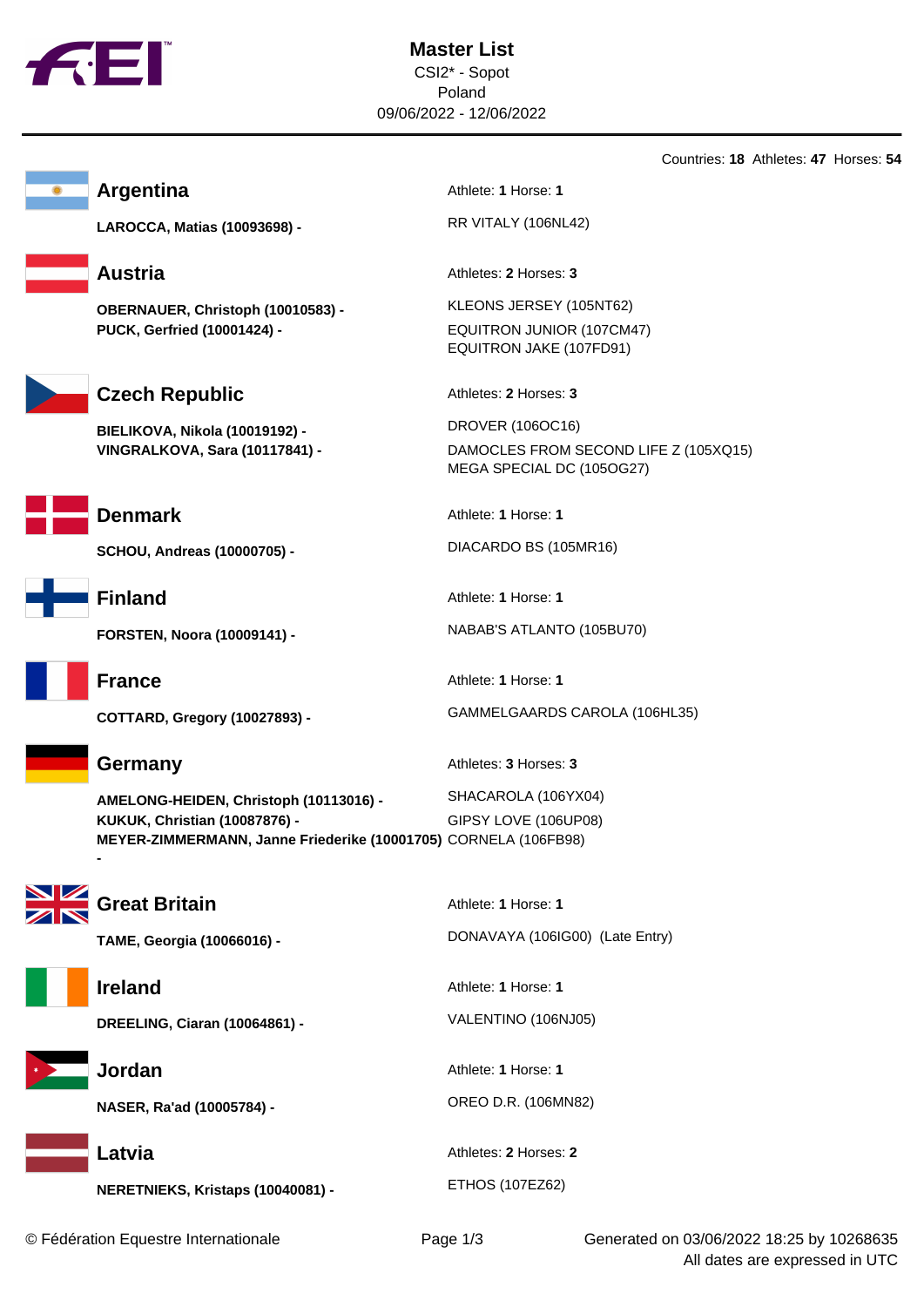

**Master List** CSI2\* - Sopot Poland 09/06/2022 - 12/06/2022





**CHAMMAS, Roger (10008841) -** DON QUENTIN (106EB89)



**HATTELAND, Cecilie (10006742) -** KINGSTON (107NI84) **HENRIKSEN, Therese Søhol (10007923) -** OLILIA VD BISSCHOP (107AO77)

**BIEGALSKA, Iga (10171305) -** DORAVELLA (104OY31)

**CISZEK - LEWICKA, Malgorzata (10021325) -** DAISY (106WD35) **FIMMEL, Arkadiusz (10044919) -** ELASTIQUA (106VE87) **GRZELCZYK, Kamil (10113493) -** SENIOR (106CL92) **KAZMIERCZAK, Michal (10034342) -** WHOOPY BOY (106BL93) **KIERZNOWSKA, Aleksandra (10117343) -** CORLEANO (105GD45)

**KIERZNOWSKI, Hubert (10001618) -** AMERIQUE LANDAIS (106AB98) **KOZA, Lukasz (10007926) -** KONTADOR VD MOLENDREEF (105GA52) **KUBIAK, Dawid (10017401) -** ANASTACIA III (104FY30) **KUBIAK, Michal (10064544) -** FLORYDA (106UW95) **MISKIEWICZ, Tomasz (10077586) -** STAKKATO LAZAR (106PN25) **NICPON, Adam (10033929) -** CYCERA (106KC81)

**OLSZEWSKA, Agnieszka (10092431) -** INNOCENCE (105WU26) **PIENIASZEK, Dominik (10143085) -** FOR FUTURE (105XC20) **POLIKOWSKI, Jacek (10040260) -** LECTOR (106XT90) **RAKOCZY, Dawid (10003973) -** GOOGLE THIS (106BI15) **RETKA, Krzysztof (10043608) -** SUEDWINDS AMANDA (104NQ43) **SKRZYCZYNSKI, Jaroslaw (10006866) -** INTURIDO (106CN18) **SZUN, Katarzyna (10013025) -** MALIN 21 (106DO90) **WECHTA, Maksymilian (10047911) -** QUADRIGA (105RA32)

**MAJHER, Patrik (10038828) -** UNIKATO MJ (107KE81)



**HELLSTRÖM, Wilma (10027370) -** APPEARANCE (106YR00) **VON ECKERMANN, Henrik (10001601) -** LUNA VD MESPEL (105PQ55)

**Lebanon** Athlete: **1** Horse: **1** 

**Norway** Athletes: 2 Horses: 2

**Poland** Athletes: **22** Horses: **25** 

CANABAZ (107KQ92) BADORETTE (103OZ45) **LEWANDOWSKI, Aleksander (10185473) -** JAZZMIR VAN HET HALDERTHOF (104SV21) **MARUSZAK, Lena (10222059) -** JETOULON VAN DE RIETVENNE (106WJ94) FOR FLIX (107TV21)

**Slovakia** Athlete: **1** Horse: **1** 

**Slovenia** Athlete: **1** Horse: **1** 

**VELE, Iza (10024843) -** WESTERN BOY (104OF60)

**Sweden** Athletes: **2** Horses: **2**